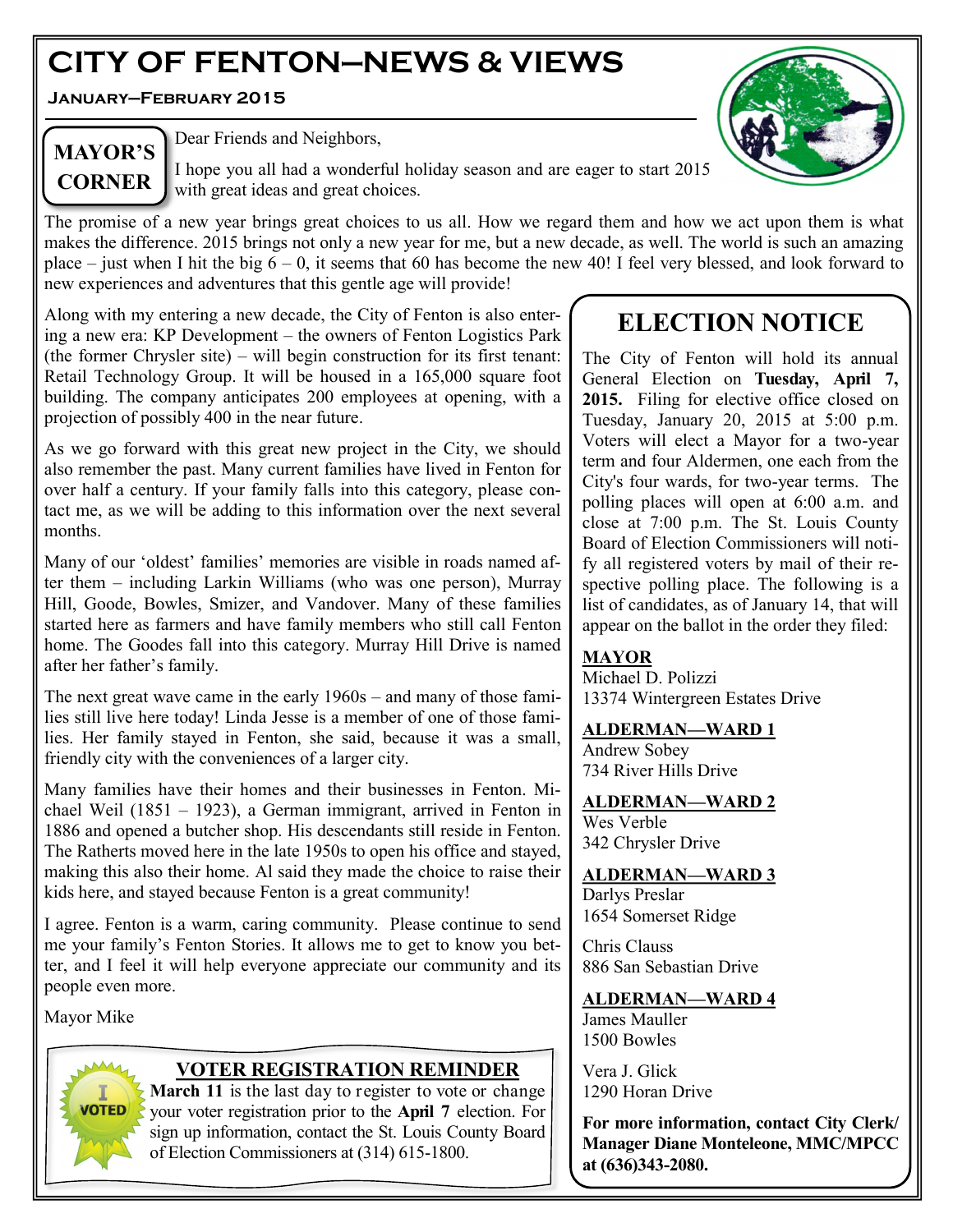### **PLANNING & ZONING COMMISSION PUBLIC HEARING**

As there are no items for review, the Planning & Zoning Meeting for February has been cancelled. For more information, please call Community Development at (636) 349-8110.



### **OLD GRAVOIS ROAD REPLACEMENT PROJECT**

#### **Old Gravois Road Replacement—Phase I**

In 2013, the City was awarded a grant through East-West Gateway for the engineering and construction for Phase I, consisting of the replacement of Gravois Road from Water Street to Ferry Street. Design work will begin this year with the construction expected to begin in 2017.

#### **Old Gravois Road Replacement— Phase II**

In February 2015, the City will be applying for a federal grant (pending Board approval on January 22, 2015) through East-West Gateway for the reconstruction of Old Gravois Road Phase 2 from Ferry Street to Highway 141. It is expected that the City will be notified if the Grant was awarded by late spring to early summer.

### **MSD SANITARY SEWER REPLACEMENT**

The construction of the replacement sanitary pipe through Fenton is nearing completion. The tunneling under Ferry Street has been completed. Missouri American Water has completed the reconnection of the water main at Ferry Street and Water Street. The restoration to Ferry Street will be complet-



ed as soon as weather allows. Although the construction is close to being complete, there are areas of restoration that will need to be addressed. Thank you for your continued patience as MSD completes this project.

### **BE SNOW READY**

With winter weather here, your cooperation and assistance is needed during snow emergencies. In order to facilitate efficient and total clearing of pavement when snow adviso-



ries are announced or as snow begins to fall, please refrain from parking vehicles in the street. This is particularly important in culde-sacs and areas with narrow streets.

**CITIZEN POLICE ACADEMY SEE PAGE 3**

#### **NEW BUSINESS CORNER**

The following businesses have applied for an Occupancy Permit and are planning on calling Fenton "home":



#### **Benco Dental**

639 Gravois Bluffs Boulevard, Suite I *(administrative office for distributor of dental supplies and equipment)*

> **Budrovich Specialty Group, LLC** 551 Wolfner Drive *(warehouse/sheet metal fabrication)*

**Celtic Healthcare of E. Mo., LLC** 1653 Larkin Williams Road *(administrative office for home based care company)*

**Foremost Fitness Group, LLC** 232 Axminister Drive *(warehousing of fitness equipment and parts)*

**MAC Polishing Co., Inc.** 769 Merus Court *(administrative office and warehouse for wholesale of electric buffing equipment)*

> **MDM Machine & Technology, Inc.** 1607 Manufacturers Drive *(machine shop)*

### **WINTER WEATHER SAFETY**

As colder temperatures sweep through the area, Fenton is urging people to use caution when near any body of water. As ice forms, the surface thickness, on these bodies of water is variable and should be avoided. It is extremely dangerous!!

- Please do not venture onto the ice.
- No ice should ever be considered safe.
- Remember to keep your dog on a leash this time of year.
- Watch your children who are near bodies of water or ice.

Thank you for your attention and steer clear of the ice.

### PLEASE NOTE:

**City Hall will be closed on Monday, February 16 for Presidents' Day**

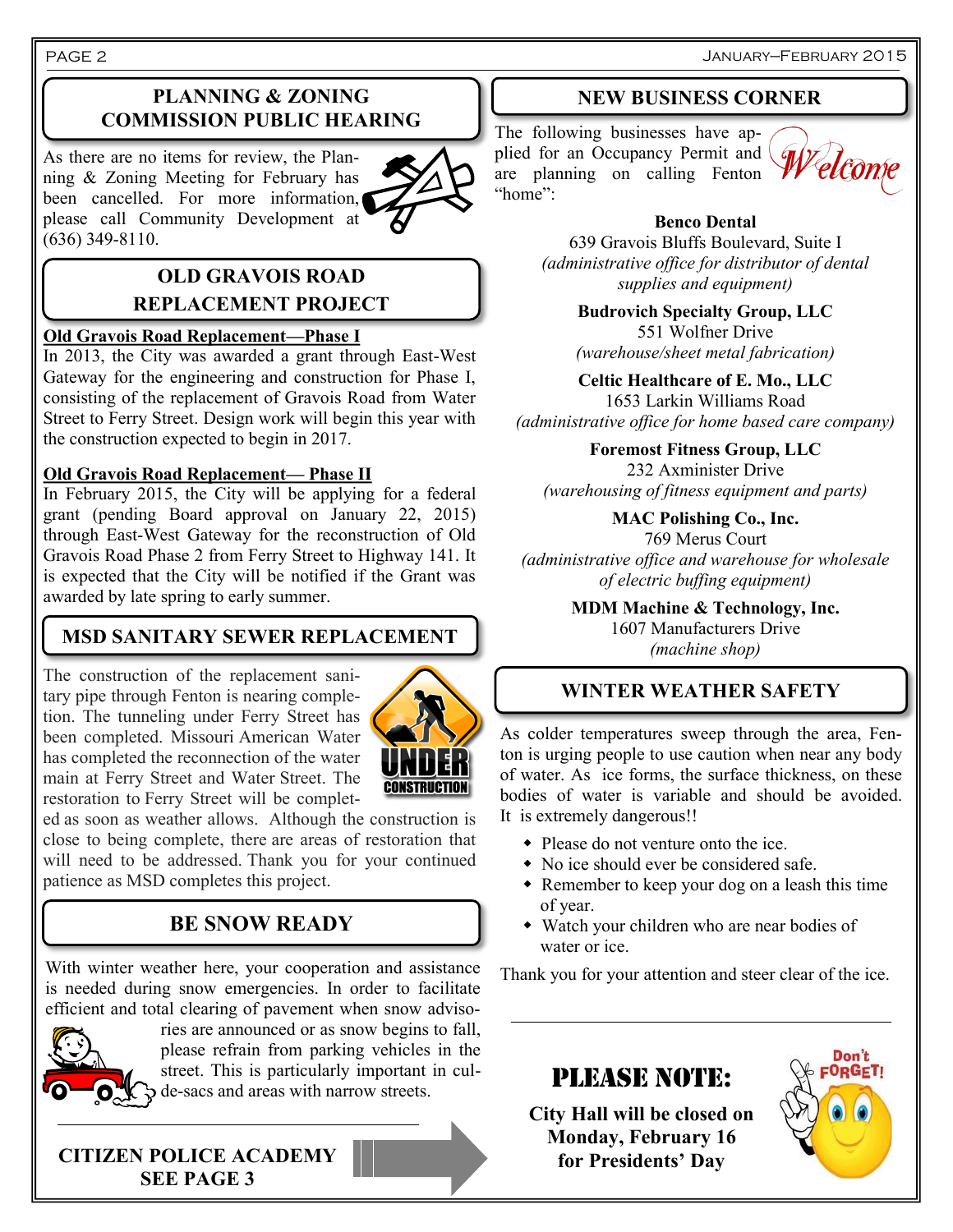PAGE 3 January—February 2015

### **ST. LOUIS COUNTY POLICE—FENTON PRECINCT**

#### **WORLD BIRD SANCTUARY DONATION BOX**

It is evident that Fenton area citizens love to help out any cause and are a very giving group of people. For the past couple of years, a Shoeman Water Projects shoe collection box has been doing great in the City Hall Lobby but will soon be removed. We are going to



begin a collection box for other organizations in the area. We will start with the World Bird Sanctuary located next to Lone Elk Park. The sanctuary operates solely off donations. Recently they have put out a "Wish List" of items they need at their facility. These items are what we will be collecting in our collection box. Please explore their website for more information and the full "Wish List":

#### **www.worldbirdsanctuary.org/index.php/support/wishlist**

Examples: 3/8 inch-diameter sisal rope, 30 gallon trash bags, AAA batteries, bleach, paper towels, Ziploc bags, reusable plastic containers, latex gloves, duct tape, Clorox or other antibacterial wipes

### **10TH ANNUAL TRIVIA NIGHT & SILENT AUCTION**

Please join us on **Saturday, February 7, 2015** at 6:30 p.m at #1 Meramec Bluffs for a fun evening of trivia and a silent auction. Price is \$10 per person and all proceeds benefit the St. Louis County Police Explorer Post 9774. Please contact Police Officer Dusty Poncin at 314 -615-0715 for reservations/questions.

#### **CITIZEN POLICE ACADEMY**

The St. Louis County Police Department, Fenton and West County Precincts, will sponsor a "Citizen Police Academy." The academy will begin in February and will run for eight consecutive Wednesdays, with graduation in April. Classes will be from 7:00 p.m. to 9:00 p.m. The exact dates will be announced ASAP. For additional information or to reserve a seat, please contact Officer Aaron Dilks at 636-349- 8120 or Officer Vincent Bazzoni at 314-615-0700.

> **Neighborhood Policing Officer: Officer Aaron Dilks (636) 349-8120, ext. 1123 Precinct Phone (636) 349-8120**

*The February sunshine steeps your boughs and tints the buds and swells the leaves within.*

— William C. Bryant

### **COMMUNITY INDOOR GARAGE SALE**

#### **Saturday, April 25 9:00 a.m. to 1:00 p.m.**

Register to be a part of the largest sale yet at RiverChase! Reserve a 6 ft. x 3 ft. table and sell anything from toys to crafts. Event is open to the public. Reserve more than one table to sell more! Fee: \$19/table for Resident or Member. \$22/table all others. Contact RiverChase for details, exclusions, and other information: (636) 343-0067. *\*\* Please note REVISED date as shown above \*\**

### **MY SILLY VALENTINE DANCE**

Dance the night away at River-Chase and have the time of your lives. Girls, bring your Dad, Step-Dad, Uncle or Grandpa for



an evening you will cherish! Boys, bring your Mom, Step-Mom, Aunt or Grandma. Kids, feel free to dress as your favorite super hero or princess. Dance is Saturday, February 7 from 6:30 p.m. to 8:30 p.m. Event includes nacho bar, root beer floats, live DJ, dance-off, "Cupid Shuffle", Valentine pictures and a memento for each child. Fee: \$12/person. Ages 3 and up.



**City Hall Holiday Hours — Page 2**

**RiverChase Events — Page 4 & 5**

**Spring Break Camp — Page 4**

**Summer Camp — Page 5**

**SALES TAX REDISTRIBUTIONS TO ST. LOUIS COUNTY FOR DECEMBER 2014**

| "A" Sales Tax Summary |                      | "B" (Pool) Sales Tax Summary |                      | <b>Combined Sales Tax Summary</b> |                      |
|-----------------------|----------------------|------------------------------|----------------------|-----------------------------------|----------------------|
| Generated             | <b>Redistributed</b> | Generated                    | <b>Redistributed</b> | Generated                         | <b>Redistributed</b> |
| \$517,347             | $$288,471(55.8\%)$   | \$190,820                    | $$185,296(97.1\%)$   | \$708,166                         | $$473,767(66.9\%)$   |

The above chart shows the amount of sales tax redistributed back to St. Louis County for the month of December 2014. The total amount redistributed for 2014 is \$4,212,328 (66.9%).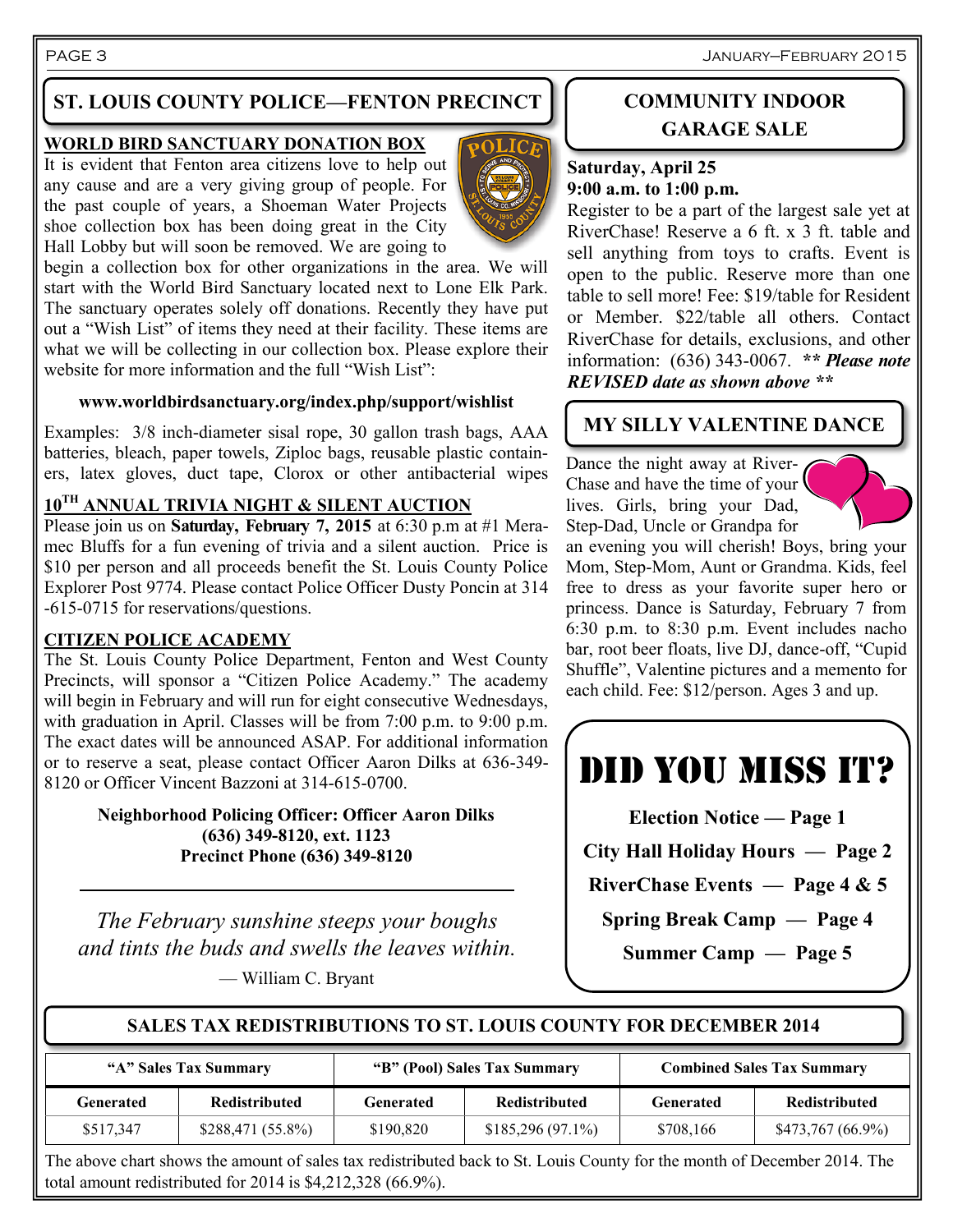PAGE 4 January—February 2015

### **PARKS & RECREATION HAPPENINGS**



For more information on any of the **H**events/classes listed below, please call **RiverChase at (636) 343-0067** or visit our website, **www.fentonmo.org.**

### **D.I.P. (DROP IN PICKLEBALL)**

Take advantage of this drop in rate to play one of the fastest growing sports in the United States! Pickleball is a sport that is easy to learn and fun to play! Drop in fee does not include use of other RiverChase amenities. Pickleballs will be provided. Games are held in the River-Chase gymnasium. Pickleball continues to run **through April 30 on Tuesday and Thursdays**, 8:00 a.m. – 10:00 a.m. for beginners and 10:00 a.m. – 1:00 p.m. for advanced. Fee: \$3.00 per day.

### **MEN'S BASKETBALL LEAGUE (18 AND OLDER)**

This (4) four-week league will be held at RiverChase gymnasium on Wednesday evenings. This league is  $\vee$ limited to (5) five teams. Get your team signed up early! Winners will receive championship t-shirts. Start date: February 11. Registration deadline: February 4. Game times start at 6:00 p.m. Fee: \$200.00 per team.

#### **ADULT MEN'S, WOMEN'S AND COED SOFTBALL**

All leagues will begin in April. Men's / Coed leagues are offered Monday, Tuesday, Wednesday, Thursday, Friday, and Sunday. Women's league is offered on Wednesdays only. League information will be updated on our website. We offer competitive and recreational leagues. Must be 18 years or older to participate in leagues.

#### **LOSE TO WIN CHALLENGE**

A contest for individuals or household (2 people) to see who can lose the highest amount of body weight percentage in 8 weeks. The winner of each contest will win a free annual membership to RiverChase.

Household: Monday, February 2 to Monday, March 30. Cost is \$120 per team of two.

Individual: Monday, February 9 to Monday, April 6. Cost is \$60 per person.

#### **HIGH INTENSITY CIRCUIT TRAINING**

Complete your cardio and strength training workout in only 30 minutes. Classes are Tuesday evenings from 6:15 p.m. to 6:45 p.m. Next session runs March 10 - April 28. Fees: \$25 Residents or Members / \$30 Non-Members.



**JOB OPENING ...** RiverChase is currently seeking a Recreation Associate IV (Interpreter—Sign Language). Please visit the Employment Opportunities page of the City's website for more details.

**www.fentonmo.org**

### **GROUP CYCLING - NEW**

Classes will be held on Monday, Wednesday and Thursday mornings; as well as Tuesday and Thursday evenings starting January 5. Call RiverChase for a



schedule of times. Fees: \$39 Residents and RC Members / \$47 Non-Members.

#### **SENIOR LUNCH & BINGO**

Wednesday, February 11 at 10:30 a.m. Lunch will be Creamy Peppercorn Chicken. Registration required.

#### **SPRING BREAK DAY CAMP**

(Ages 5 to 12) Register today for a week of fun with games, activities, craft time, swimming and more every day! Limited space! Camp runs March 16-20, from 9:00 a.m. to 3:00 p.m. Fee: \$110 Resident or Member / \$125 Non-Member. Registration after March 11 will be subject to a \$20 late registration fee. Before and after camp care is also available. Call for details.

### **HATS OFF TO DR. SEUSS!**

Preschoolers, ages 3—5, join us as we celebrate Dr. Seuss' birthday and Read Across America Day! We will have craft time, story time, activities and a snack! Monday, March 2 from 10:00 a.m. to 11:30 a.m. Fee: \$10 per child. NO CHARGE for adults!

### **HOT MAMAS STROLLER FIT CAMP**

Whether you are a new mama or a veteran mama, if you have a stroller, we have the class for you! This class will help build your cardio endurance, sculpt your tummies, legs, glutes and arms while you are having fun with your babies by your side.



Classes are Thursdays, February 27 to April 23 from 9:30 a.m. to 10:30 a.m. Fees: \$66 Residents or Members / \$77 Non-Members.

**MORE RIVERCHASE - PAGE 5 -**

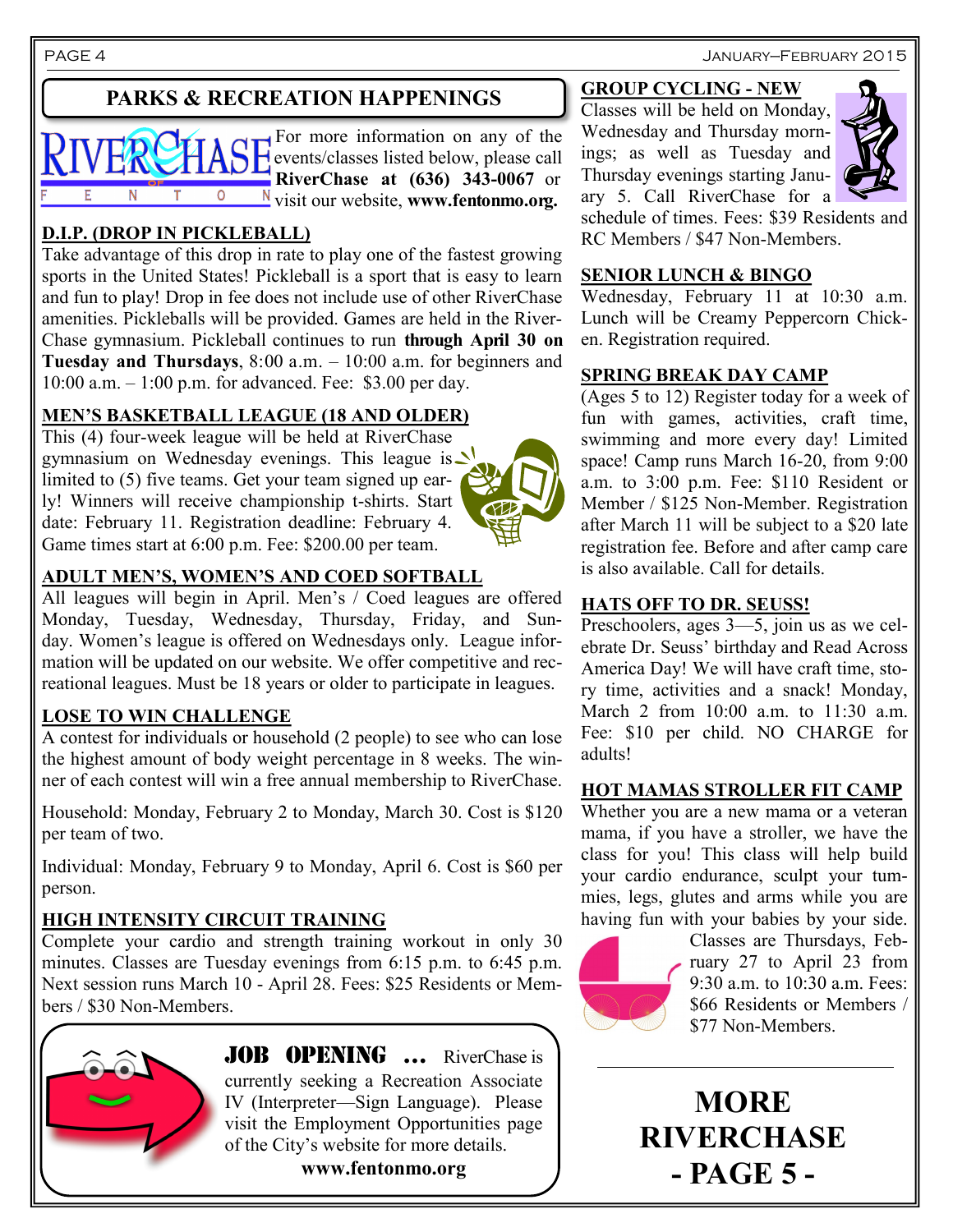#### January—February 2015

### **DECISIONS FROM THE DECEMBER 18, 2014 BOARD OF ALDERMEN MEETING**

#### *DECISIONS*

- Approved a site plan by Rob Tabeling of D.F. Chase, Inc., representing Estes Express, for a proposed building addition at 205 Soccer Park Road.
- $\checkmark$  Approved Cunningham, Vogel & Rost to review revisions to the Subdivision Regulations and hold requesting proposals for Planning Services to provide assistance in revising the Municipal Zoning Code and developing a Comprehensive Plan for an amount not to exceed \$7,000.00.
- $\checkmark$  Presented a Career Achievement Award to Wayne Jones, Mechanic, for his ten years of service with the City of Fenton.
- $\checkmark$  Approved the Mayor's appointment of Ken Weldele, Ward 1, to the City's Park, Beautification & Recreation Committee.
- $\sim$  Approved a budget adjustment to include \$7,000.00 for City Attorney review of the Subdivision Regulation.

#### *ORDINANCES*

- **#3478** Ord. amending Chapter 515, Floodway Floodplain Management, of the Municipal Code.
- **#3479** Ord. approving a new Letter of Credit and extending the term of the Escrow Agreement for the Estates of Uthoff Valley.
- **#3480** Ord. approving a one-year Agreement, with an option to renew for four additional one-year terms, between the City and Lifeguards Unlimited, Inc. for Aquatic Services.
- **#3481** Ord. approving a one-year Maintenance Agreement with Office Source, Inc. for the Canon Copier at RiverChase.
- **#3482** Ord. approving an Agreement between the City and AMEC Environment & Infrastructure, Inc. for Engineering Design Services for the Old Gravois Road Phase I Project.
- **#3483** Ord. approving the 2015 Budget for the City.
- **#3484** Ord. authorizing the City to execute an extension and amendment to the Agreement with Hochschild, Bloom & Company LLP to provide the City Financial Services.
- **#3485** Ord. amending Section 205.245, "Weapons—Carry Concealed—Other Unlawful Use," of the Municipal Code to comply with Senate Bill 656 as it relates to open carry.

# **MORE RIVERCHASE**

#### **ROCKIN' DOO WOP FOR ADULTS / SENIORS**

No Plans on a Friday night? You don't have to go far for good old rock and roll. Come to RiverChase on **Friday, February 27, from 5:30 p.m. to 7:30 p.m.** for a night of dinner, dancing and fun! The Backstreet Cruisers will be entertaining with excellent cover songs of such musical greats as Chuck Berry, Buddy Holly, Johnny Cash, Roy Orbison, the Temptations and many more of your favorites. This is feelgood music that is guaranteed to put a

smile on your face and make you feel like a teenager again! Cost is \$12 per person and in- $\sqrt{s}$ cludes dinner. Preregistration is required.



### **KEEPING UP WITH RIVERCHASE**

Keep up with us online! Get the latest Fenton Parks and Recreation/ RiverChase updates, cancellations and program information!



**Like us on Facebook:** www.facebook.com/ FentonParks

**Follow us on Twitter:** @FentonParks



### **2015 SUMMER CAMP**

2015 SUMMER CAMP REGIS-TRATION OPENS MARCH 2!! The entire month of March is our early bird special! Receive \$5 off every week of camp you sign up for!